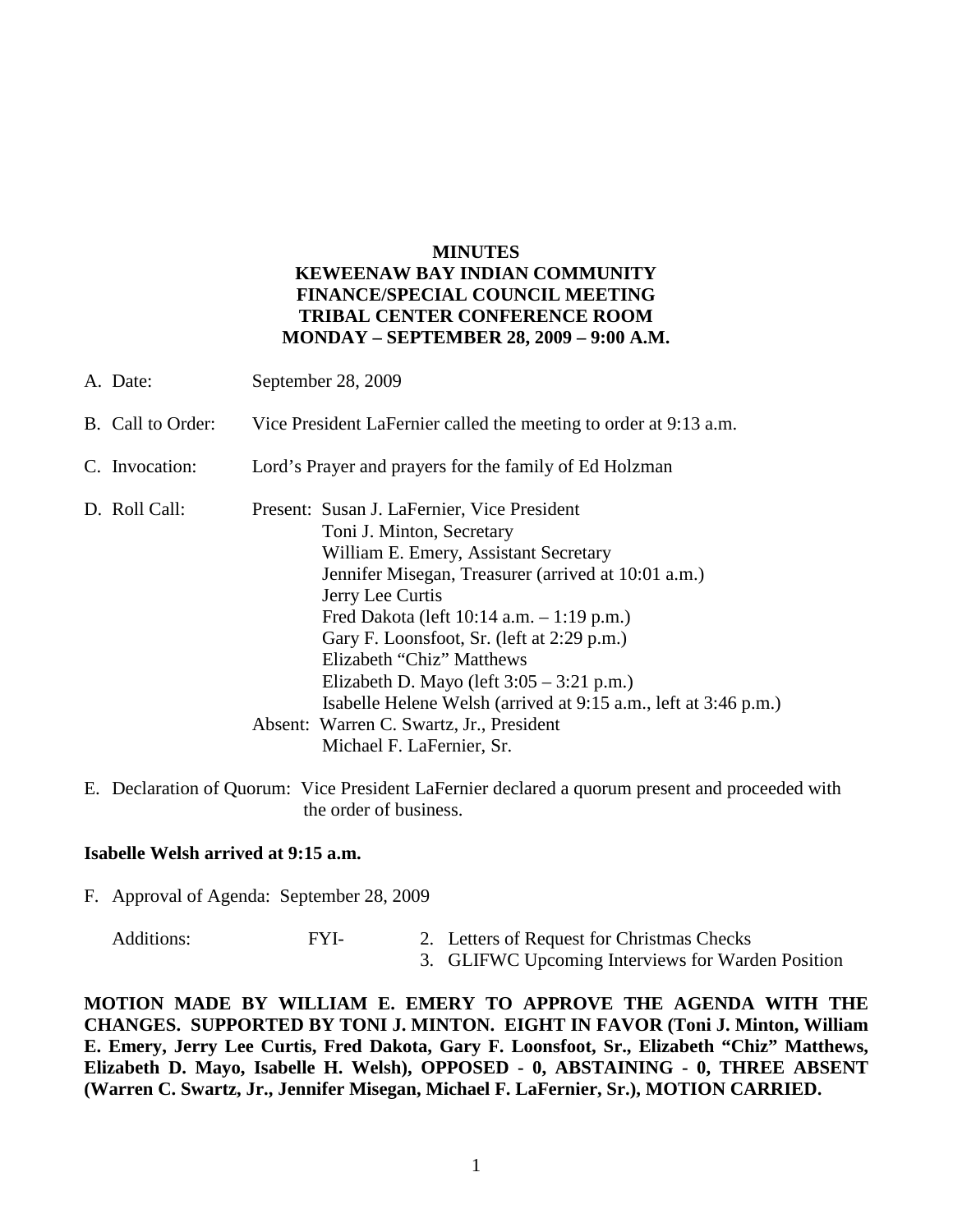- G. For Your Information:
	- 1. An Invite from the Michigan Iron Industry Museum October  $5<sup>th</sup>$ , 2009 Ribbon-cutting Ceremony to Celebrate Opening of "Jackson Trace Parkway," a New Entrance Drive from Hwy US-41
	- 2. Letters (2) of Request for Christmas Checks Becky Tussing and Ruth Keller to add Houghton and Ontonagon Counties
	- 3. GLIFWC Upcoming Interviews for (4) Warden Positions on October 12-13

H. Closed Session:

- 1. Budget Reviews Larry Denomie, Francis LaPointe, Dawn Richards
- 2. Larry Denomie III, CEO (Deleted)

**MOTION MADE BY ELIZABETH "CHIZ" MATTHEWS TO GO INTO CLOSED SESSION AT 9:27 A.M. SUPPORTED BY WILLIAM E. EMERY. SIX IN FAVOR (Toni J. Minton, William E. Emery, Jerry Lee Curtis, Gary F. Loonsfoot, Sr., Elizabeth "Chiz" Matthews, Isabelle H. Welsh), TWO OPPOSED (Fred Dakota, Elizabeth D. Mayo), ABSTAINING - 0, THREE ABSENT (Warren C. Swartz, Jr., Jennifer Misegan, Michael F. LaFernier, Sr.), MOTION CARRIED.**

**Jennifer Misegan arrived at 10:01 a.m.**

**Fred Dakota left 10:14 a.m. – 1:19 p.m.**

**Recess for Ed Holzman funeral 10:40 a.m. – 1:07 p.m.**

**Gary Loonsfoot, Sr. returned at 1:15 p.m.**

**Break: 2:29 – 2:45 p.m.**

**Gary Loonsfoot, Sr. left at 2:29 p.m.**

**Elizabeth Mayo left 3:05 – 3:21 p.m.**

**Isabelle Welsh left at 3:46 p.m.**

**MOTION MADE BY WILLIAM E. EMERY TO GO INTO OPEN SESSION AT 4:20 P.M. SUPPORTED BY FRED DAKOTA. SEVEN IN FAVOR (Toni J. Minton, William E. Emery, Jennifer Misegan, Jerry Lee Curtis, Fred Dakota, Elizabeth "Chiz" Matthews, Elizabeth D. Mayo), OPPOSED - 0, ABSTAINING - 0, FOUR ABSENT (Warren C. Swartz, Jr., Michael F. LaFernier, Sr., Gary F. Loonsfoot, Sr., Isabelle H. Welsh), MOTION CARRIED.**